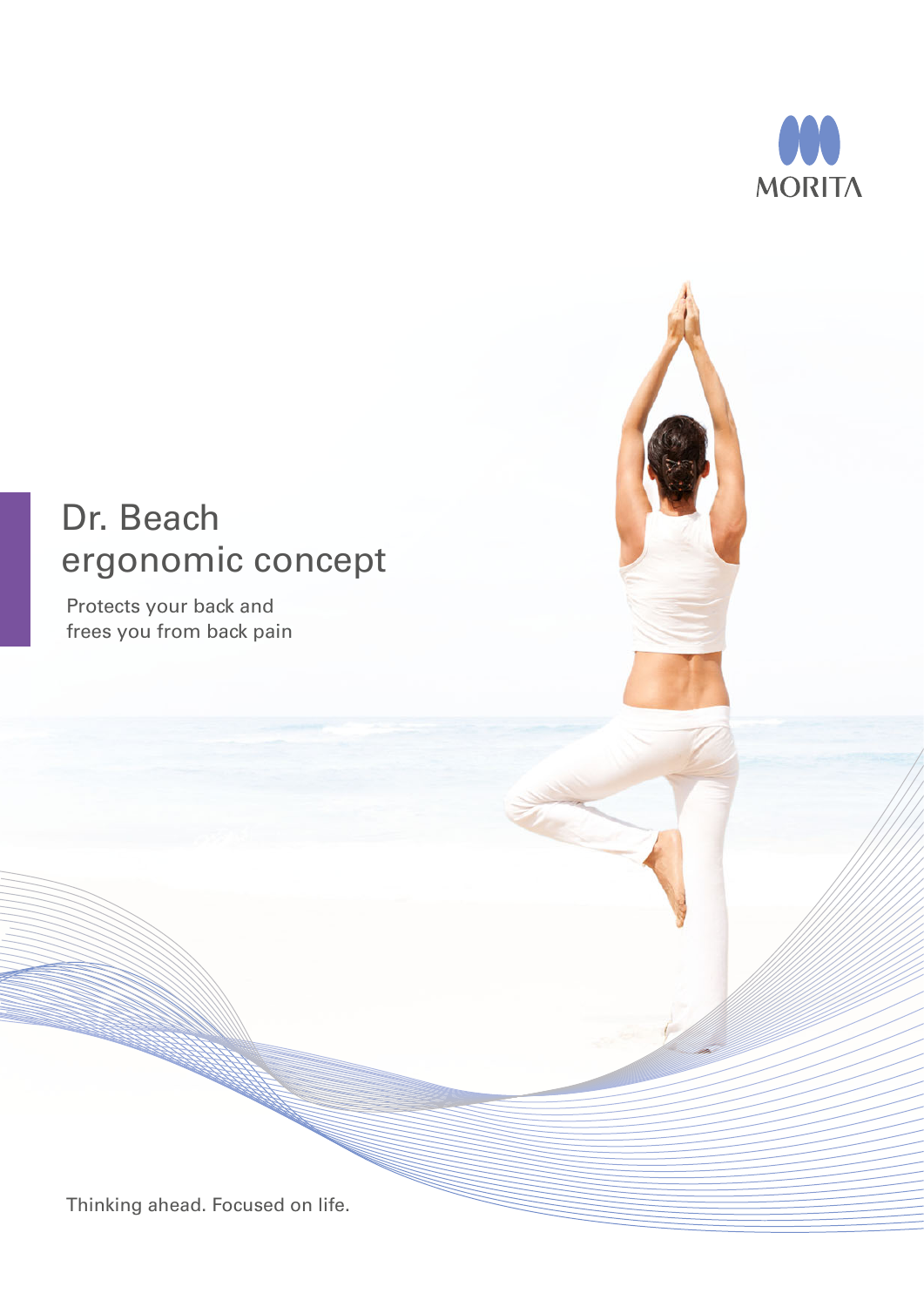# and ergonomic working posture Relieve your back: with a natural and ergonomic working posture Relieve your back: with a natural

treatment concept you could soon reduce the stress on your body to a minimum and live and work free of pain. After treating patients all day, do you often feel exhausted, suffer from a headache and/or backache and find<br>ther treating patients all day, do you often feel exhausted, suffer from a headache and/or backache and find **treatment concept you could soon reduce the stress on your body to a minimum and live and work free of pain. that you cannot really enjoy your well-earned leisure time? With the aid of the Dr. Daryl Beach ergonomic After treating patients all day, do you often feel exhausted, suffer from a headache and/or backache and fi**



is maintained for a long time Back problems are inevitable if this unnatural posture is maintained for a long time Back problems are inevitable if this unnatural posture



This bent posture also places too much strain<br>on the back and causes premature wear and tear lins bent posture also places too much strain<br>on the back and causes premature wear and tear<br>on the back and causes premature wear and tear

#### Dr. Beach ergonomic concept **Dr. Beach ergonomic concept**

of backache and 42 % of posture-related headaches\* a one-sided, unnatural posture as dentists, who have to maintain this posture for many hours at a time. The result is that about 64% complain Hardly any other occupational group practises its profession in such of backache and 42 % of posture-related headaches\*. posture for many hours at a time. The result is that about 64 % complain a one-sided, unnatural posture as dentists, who have to maintain this Hardly any other occupational group practises its profes sion in such

concept, also sometimes known as the "12-hour treatment" concept adopted this natural, stable posture. subjects, who were asked to carry out "blind" a controlled sensomothe forearms are active. Dr. Beach had observed this posture with test concept is based primarily on a natural, stable posture in which only adopted this natural, stable posture. toric precision task (e.g. peeling an apple) and who all instinctively toric precision task (e.g. peeling an apple) and who all instinctively subjects, who were asked to carry out "blind" a controlled sen somothe forearms are ac concept is based primarily on a natural, stable posture in which only which has been practised successfully in Japan since the 1950s. This which has been practised successfully in Japan since the 1950s. This concept, also sometimes known as the "12-hour treatment" concept, These physical stresses could be avoided by using the Dr. Beach These physical stresses could be avoided by using the Dr. Beach tive. Dr. Beach had observed this posture with test

uarial posture with a twisted back - over the patient. Instead the patient lies relaxed so that it is in the correct position. This allows the dentist to maintain a in a specially contoured treatment unit and the patient's head is turned With the Dr. Beach ergonomic concept the dentist does not bend natural posture. so that it is in the correct posi in a specially contoured treatment unit and the patient's head is turned with a twisted back – over the patient. Instead the pa With the Dr. Beach ergonomic concept the dentist does not bend – tion. This allows the dentist to maintain a tient lies relaxed

- Stresses on the dentist caused by an unnatural, incorrect posture and the associated physical wear and tear are reduced to a minimum and the associated physical wear and tear are reduced to a minimum. Stresses on the dentist caused by an unnatural, incorrect posture
- There is no longer a problem with back pain or headaches There is no longer a problem with back pain or headaches.
- Natural, efficient movements during treatment allow the difficult to access dentist to work more precisely and safely, even in areas dentist to work more precisely and safely, even in areas Natural, effi cient movements during treatment allow the cult to access.
- A balanced, natural posture ensures maximum concentration and precision. and precision. A balanced, natural posture ensures maximum concentration
- Smooth movements by the dentist promote a more relaxed, stress-tree atmosphere Smooth movements by the dentist promote a more

\* According to a study by the Freier Verband Deutscher Zahnärzte According to a study by the Freier Verband Deutscher Zahnärzte<br>(Free Association of German Dentists) (Free Association of German Dentists)



The dentist's kinaesthesia and<br>sense of touch are indispensable<br>in ensuring precise preparation<br>with instruments with instruments in ensuring precise preparation sense of touch are indispensable The dentist's kinaesthesia and

# Interaction of five senses for optimum treatment Interaction of five senses for optimum treatment

ergonomic treatment area. therefore important to cater for all these senses when designing an touch, hearing and sight to ensure optimum dental treatment. It is Consideration should be given to the five senses of balance, kinaesthesia ergonomic treatment area. therefore important to cater for all these senses when designing an touch, hearing and sight to ensure optimum dental treatment. It is Consideration should be given to the fi ve senses of bal ance, kin aesthesia,

## Determining the initial reference point **Determining the initial reference point**

the dental treatment and in this way control movement of the fingers. Once this point is determined, the dentist can incorporate kinaesthesia in directions during treatment (forward - back, right - left and up - down). i.e. the treatment point from which the dentist can move smoothly in three The Dr. Beach concept focuses on determining the initial reference point, the dental treatment and in this way control movement of the fi ngers. Once this point is determined, the dentist can incorporate kinaes directions during treatment (forward – back, right – left and up – down). i.e. the treatment point from which the dentist can move smoothly in three The Dr. Beach concept focuses on determining the initial re ference point, the sia in

## Where is the initial reference point? **Where is the initial reference point?**

a width of two fists from the body. It is in the median sagittal plane of the dentist, level with the heart and at a width of two fi It is in the median sagittal plane of the dentist, level with the heart and at sts from the body.

# Controlled movements at the treatment point **Controlled movements at the treatment point**

should be positioned and moved and how much force should be applied instrument and intuitively knows how and where the tip of the instrument the preparation using a precise, controlled technique with the rotary kinaesthesia ensure that the dentist can reproduce the mental image of In the correct finger position as well as control by a sense of touch and should be positioned and moved and how much force should be applied. instrument and intui tively knows how and where the tip of the instrument the preparation using a precise, controlled technique with the rotary kinaesthesia ensure that the dentist can reproduce the mental image of The correct fi nger position as well as control by a sense of touch and



Finger movements can be optimally controlled when<br>the final property with the median segittal plane, holding the<br>hardbiece with the parm half pointing downwards and<br>inclined to the left Finger movements can be optimally controlled when ngers are in the median sagittal plane, holding the inclined to the left handpiece with the palm half pointing downwards and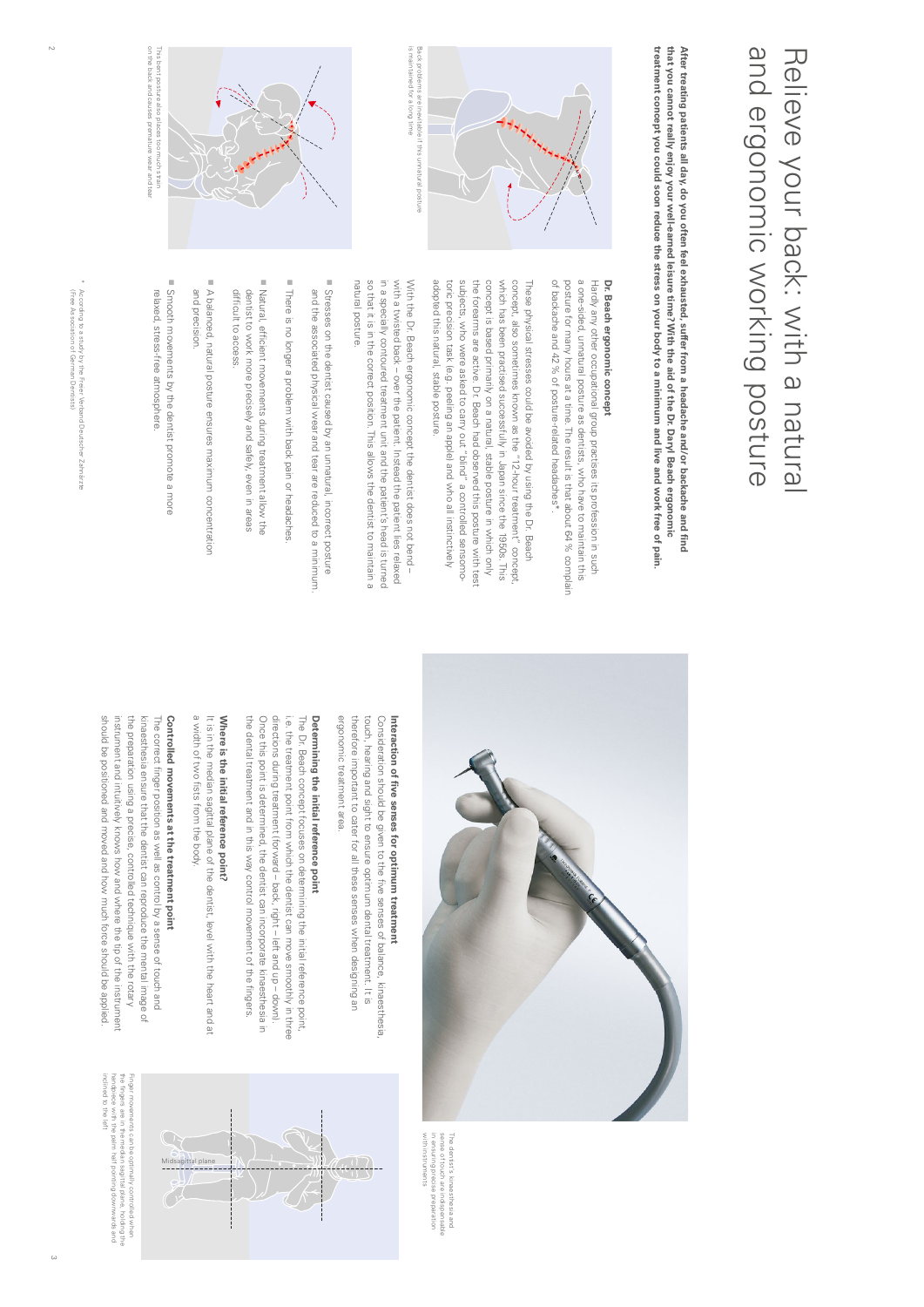### working posture How to find the correct working posture How to find the correct

### Determining the reference posture **Determining the reference posture**

or reference posture refers to an instinctive, natural and balanced working posture working without harming the body. In this respect, Dr. Beach An optimum posture of the whole body is a prerequisite for or reference posture. working without harming the body. In this respect, Dr. Beach An optimum posture of the whole body is a prerequisite for refers to an instinctive, natural and balanced working posture

(skeletal structure, muscle tonus). The posture is balanced this posture are determined physiologically and anatomically precision work. It is natural because the prerequisites for sciously adopts this posture automatically when carrying out because the forces of gravity are in stable equilibrium. this posture are determined physiologically and ana sciously adopts this posture automatically when carrying out He refers to it as instinctive because everyone subconbecause the forces of gravity are in stable equi (skeletal structure, muscle tonus). The posture is balanced precision work. It is natural because the prerequisites for He refers to it as instinctive because everyone subcon-

- Seated posture, seating height at knee height Seated posture, seating height at knee height
- form an angle of approx. 30°. vertical position, the thighs are slightly inclined and The feet are flat on the floor, the lower legs are in a form an angle of approx. 30°. verti cal position, the thighs are slightly inclined and The feet are flat on the floor, the lower legs are in a
- The longitudinal axis of the torso is upright. The longitudinal axis of the torso is upright.
- The upper arms and elbows hang relaxed due to the force<br>
of gravity, the elbows do not stick out and the forearm is in front of the body. in front of the body. of gravity, the elbows do not stick out and the forearm is The upper arms and elbows hang relaxed due to the force
- The fingertips are at the treatment point in the median sagittal plane, level with the heart sagittal plane, level with the heart. The fingertips are at the treatment point in the median
- The head is inclined forward slightly and the interpupillary line is aligned horizontally. line is aligned horizontally. The head is inclined forward slightly and the interpupillary



The line between C7 is easing corridor versions and L4 (houring unbeing<br>The line between C7 is easing under the corridor of the final properties of the properties of the version of t<br>wertheles — see line a in the illustra thigh. This is one of the checkpoints for the "reference posture" which is at right angles to line a, runs parallel to the longitudinal axis of the vertebra) – see line a in the illustration – is vertical. A line through the navel, The line between C7 (seventh cervical vertebra) and L4 (fourth lumbar The torso remains in a natural upright posture without twisting or bending.

1. When looking straight ahead, the line of view 2. When carrying out precision work, the line of 1. When looking straight ahead, the line of view is in the horizontal plane is in the horizontal plane

3. The thighs are slightly inclined and the lower The thighs are slightly inclined and the lower<br>legs are in a vertical position legs are in a vertical position

2. When carrying out precision work, the line of<br>view is approx. 80° below the horizontal plane view is approx. 80° below the horizontal plane

FH line of view

File of View

specific, natural sphere of movement, i.e. a sphere in which Each part of our body - arms, legs, hands and feet - has a Natural and balanced movements during treatment Each part of our body – arms, legs, hands and feet – has a **Natural and balanced movements during treatment** c, natural sphere of movement, i.e. a sphere in which

limits of the sphere of movement. during dental treatment - you will quickly notice the natural to the right and left of the elbow - as is frequently necessary with minimum force. If you move your forearm for example movements are made in a relaxed, smooth way and above all limits of the sphere of movement. during dental treatment – you will quickly notice the natural to the right and left of the elbow – as is frequently necessary with minimum force. If you move your forearm for ex movements are made in a relaxed, smooth way and above all

efficient dental treatment tatigue-free arm and leg movements, a prerequisite for instinctive, natural posture automatically produces smooth easily be avoided if your torso has a stable posture. An Cramped movements that place a strain on the body can fatigue-free arm and leg movements, a prerequisite for instinctive, na easily be avoided if your torso has a stable posture. An Cramped movements that place a strain on the body can cient dental treat ment. tural posture automatically produces smooth,

## Ergonomic movement of the forearm **Ergonomic movement of the forearm**

not at all difficult. Try to pick up an instrument by only moving the forearm and not at all diffi you will notice that the movement seems very natural and is you will notice that the movement seems very natural and is Try to pick up an instrument by only moving the forearm and

centre of the body to the right. The further the forearm moves<br>to the right, the further it moves downwards. This is why the to pick up the instruments. the treatment unit. Only a slight turn to the right is required below the treatment point, i.e. to the side of the headrest of tray with the instruments and other materials is positioned to pick up the instruments. the treatment unit. Only a slight turn to the right is required below the treatment point, i.e. to the side of the headrest of tray with the instruments and other materials is positioned to the right, the further it moves downwards. This is why the centre of the body to the right. The further the forearm moves This is the natural movement of the right forearm from the This is the natural movement of the right forearm from the

#### Natural movement of the feet **Natural movement of the feet**

vertical position by approx. 30° (= treatment position). operating the toot control, the lower leg is moved out of the it can always be operated using natural movements. When The foot control of the treatment unit is positioned so that vertical position by approx. 30° (= treatment position). it can always be operated using natural movements. When The foot control of the treatment unit is positioned so that ating the foot control, the lower leg is moved out of the

movements 20°:5° with upward movements and 15° with downward natural sphere of movement of the toes, which is approx movements. 20°:5° with upward movements and 15° with downward natural sphere of movement of the toes, which is approx. The position of the foot control also takes into account the The position of the foot control also takes into account the



The Dr. Beach treatment<br>concept ensures natural<br>movements, relieving strain<br>on the back on the back movements, re concept ensures natural The Dr. Beach treatment lieving strain



The two foot control pedals<br>can be comfortably operated<br>with the ball of one foot<br>without having to raise the foot without having to raise the foot with the ball of one foot can be comfortably operated The two foot control pedals



The right forearm moves naturally from the centre of the body to the right.<br>The further the forearm moves to the right, the further it moves downwards<br>Only the forearm is moved in the treatment position Only the forearm is moved in the treatment position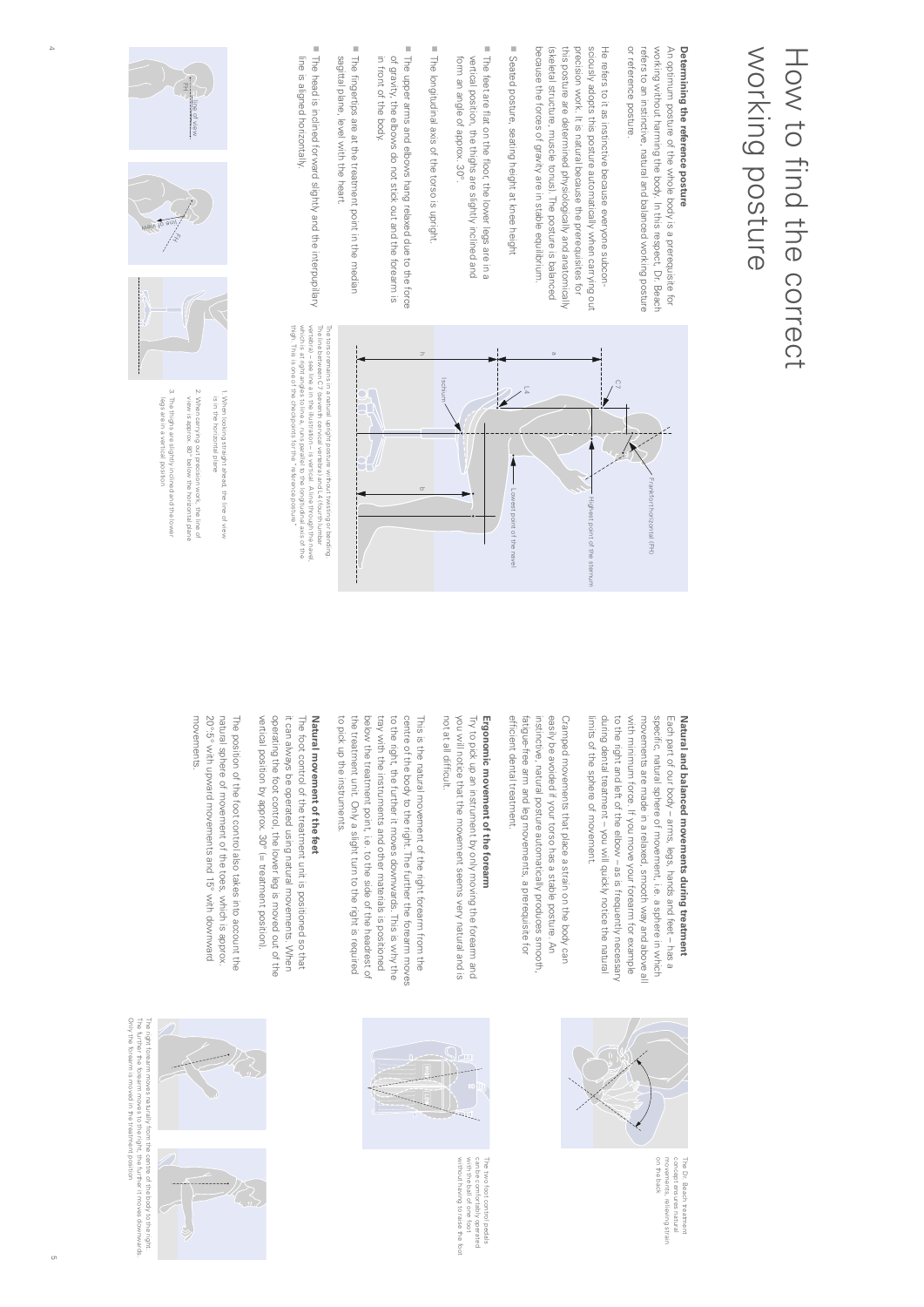# experience relaxed treatment Ensure you and your patients experience relaxed treatment Ensure you and your patients



The Dr. Beach treatment concept i<br>The patient lies in a stable, relaxed The patient lies in a stable, relaxed position in the EMCIA treatment unit, with the instruments that could cause anxiety out of sight The Dr. Beach treatment concept is human centred. It enables the dentist and assistant to adopt a natural working posture – without suffering back pain. i Idani **AUTISAIOR** otherer and assistant to with the inst natural working posture – without suffering back pain.<br>It could cause anxiety out of sight

#### Spaceline EMCIA treatment unit **Spaceline EMCIA treatment unit**

combines the requirements of the concept for ergonomic developed according to the Dr. Beach concept and ideally treatment treatment. combines the requirements of the concept for ergonomic The Spaceline EMCIA dental treatment unit from Morita was The Spaceline EMCIA dental treatment unit from Morita was vel oped according to the Dr. Beach concept and ideally

In order to provide an optimum treatment unit, we focused<br>on a large number of detailed anthropometric measureback height). ments (height of patient, body width, weight, leg height, on a large number of detailed anthropometric measureback height). ments (height of patient, body width, weight, leg height, In order to provide an optimum treatment unit, we focused

> tion to the other. wrtually all procedures by simply swiveling from one direcmovements so that the dentist and assistant can carry out EMCIA are arranged according to the natural sequence of is treated in a comfortable, stable position. The instruments tailored to the human body and ensures that every patient The result: the Spaceline EMCIA - a treatment unit that is and handpieces as well as the control panel of the Spaceline tion to the other. virtually all procedures by simply swivelling from one direcmovements so that the dentist and as EMCIA are arranged according to the natural sequence of and handpieces as well as the control panel of the Spaceline is treated in a comfortable, stable position. The instruments tailored to the human body and ensures that every patient The result: the Spaceline EMCIA – a treatment unit that is sistant can carry out

#### a stable reference posture Five essential movements for maintaining **a stable reference posture Five essential movements for maintaining**

treatment. ence posture can be maintained regardless of the type of slightly according to requirements so that a stable refer-The position of the dentist or patient has to be adjusted treatment. ence posture can be maintained regardless of the type of slightly according to requirements so that a stable refer-The position of the dentist or patient has to be adjusted

### Change of position by the dentist **Change of position by the dentist**

relaxed. and 12.30 o'clock. It is important when doing this that the The dentist turns as required clockwise between 10 o'cloc elbows are not raised and upper arms and forearms hang elbows are not raised and upper arms and forearms hang and 12.30 o'clock. It is important when doing this that the The dentist turns as required clockwise between 10 o'clock

# Turning the patient's head to the right and left **Turning the patient's head to the right and left**

optimum line of view. working in areas difficult to access and ensures an optimum line of view. working in areas diffi Turning the patient's head to the right and left facilitates Turning the patient's head to the right and left facilitates cult to access and ensures an

# Adjusting the angle of the maxillary occlusal plane **Adjusting the angle of the maxillary occlusal plane**

down with the left hand. during treatment by simply sliding the head support up or down with the left hand. during treatment by simply sliding the head support up or The angle of the maxillary occlusal plane can also be adjusted The angle of the maxillary occlusal plane can also be ad

## Adjusting the degree of mouth opening **Adjusting the degree of mouth opening**

on the buccal surface of the posterior teeth mouth only has to be opened the width of one finger for work opened between one and three fingers wide. The patient's Depending on the type of treatment, the patient's mouth is on the buccal surface of the posterior teeth. mouth only has to be opened the width of one fi nger for work opened between one and three fi Depending on the type of treatment, the patient's mouth is ingers wide. The patient's

> of mouth opening Adjusting the degree

Adjusting the degree<br>of mouth opening

### Adjusting the height of the patient **Adjusting the height of the patient**

torce is most effective. out in a lower position, as in this position the application of Operations such as extractions on the other hand are carried control for work that requires a very high degree of precision force is most effective. out in a lower position, as in this position the application of Ope ra tions such as extractions on the other hand are carried control for work that requires a very high degree of preci The patient is raised to a higher position using the foot The patient is raised to a higher position using the foot





by the dentist

oy the dentist

lurning the head to<br>the right and left Turning the head to



Adjusting the angle of the<br>maxillary occlusal plane maxillary occlusal plane Adjusting the angle of the





Adjusting the height<br>of the patient of the patient Adjusting the height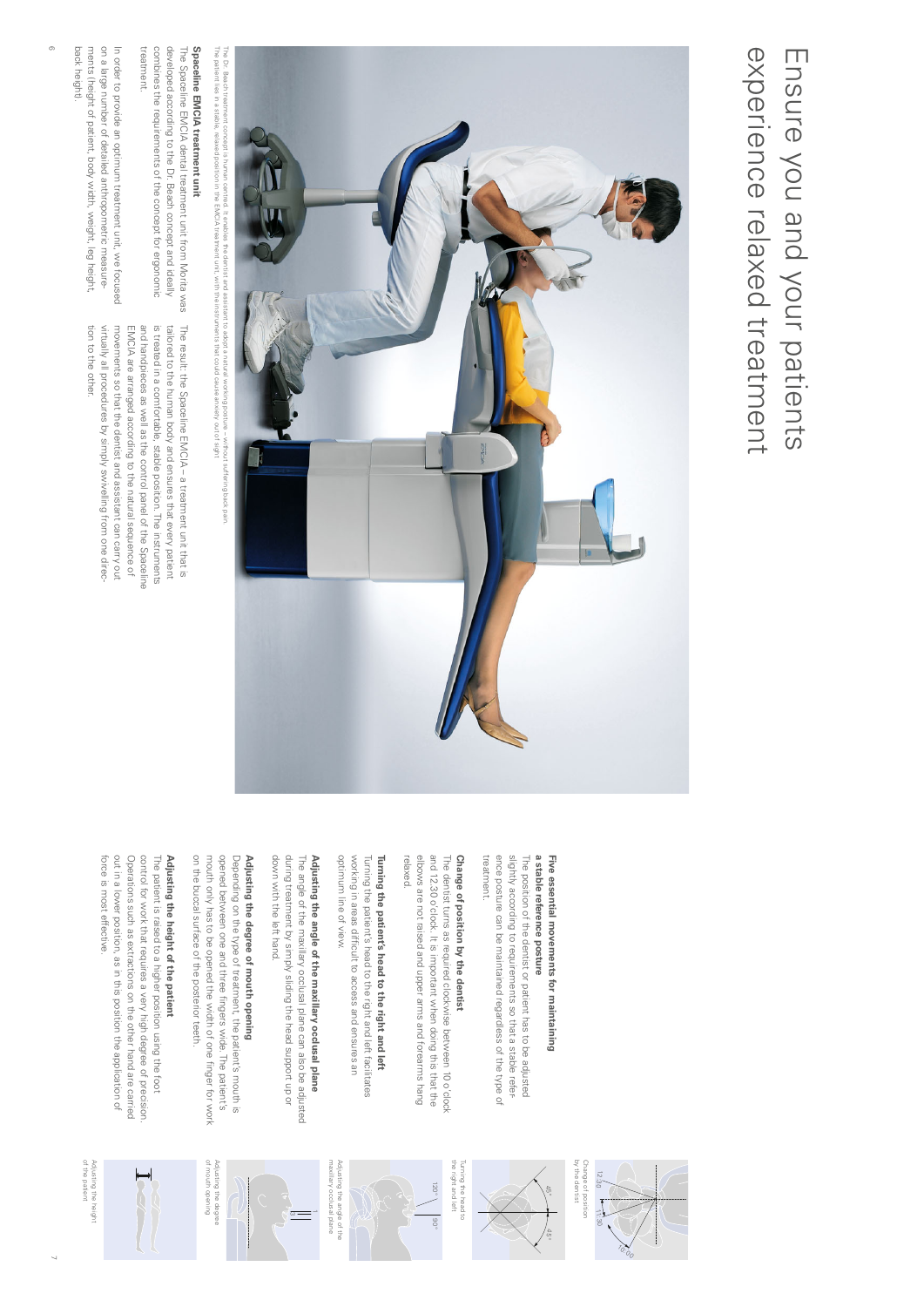## treatment unit How to find the optimum treatment unit How to find the optimum



The handpieces are within the matural sphere of movement of<br>natural sphere of movement of<br>the hand so they can be picked<br>up without bending the elbow the hand so they can be picked natural sphere of movement of The handpieces are within the up without bending the elbow



Headrest **Headrest**

**Length and contour of the treatment chair**

Length and contour of the treatment chair

small child or a "giant" – lie in a stable, safe and comfortable position This ergonomically designed treatment chair ensures that all patients – whether a

This ergonomically designed treatment chair ensures that all patients – whether a<br>small child or a "glant" – lie in a stable, safe and comfortable position

even when increased torce is applied. even when increased force is applied. The headrest supports the head of the patient naturally The headrest supports the head of the patient naturally,

treatment position. underside. The dentist would instinctively try to avoid should not have any projecting parts, e.g. grips on the treatment position. these "projections" and automatically change the natural these "projections" and automatically change the natural underside. The dentist would instinctively try to avoid should not have any projecting parts, e.g. grips on the The headrest should be as slimline as possible and The headrest should be as slimline as possible and

lines. As the chair has a fi

positioning the patient on the chair to determine the contour chair. This vertebra is also used as a reference point when a reference point when determining the ideal length of the The relationship to the seventh cervical vertebra is used as

a reference point when determining the ideal length of the

xed horizontal lying area, the posi-

lines. As the chair has a fixed horizontal lying area, the posipositioning the patient on the chair to determine the contou chair. Ihis vertebra is also used as a reference point when Ine relationship to the seventh cervical vertebra is used as

tion of the patient's mouth remains at the same level for the<br>dentist even when the height of the chair is altered.<br>The horizontal position of the patient is also a very comfort-<br>The horizontal position for the dentist and

i.e. a total of 90°. allow the head to turn 45 degrees to the right and left is in the supine position. It should also be designed to the patient's head rests comfortably when the patient It is important that the headrest is large enough so that i.e. a total of 90°. allow the head to turn 45 degrees to the right and left, is in the supine position. It should also be designed to the patient's head rests comfortably when the patient It is important that the headrest is large enough so that



positions to ensure that all patients lie in a stable, comforta of different sizes as well as the relationship between different based on correct measurement of the body weight of people The development of a treatment unit according to Dr. Beach is

to shoulder, which is 490 mm, and from el

to shoulder, which is 490 mm, and from elbow to elbow forward. The measurements of the unit are therefore deterposition during dental treatment and do not slide back and of different sizes as well as the relationship between different based on correct measurement of the body weight of people

which is 670 mm.

which is 670 mm.

enhanced by cushioning in the support areas and also in areas The patient's stable position on the comfortable chair is

The patient's stable position on the comfortable chair is

the patient comes into contact with when lying down and

the patient comes into contact with when lying down and

hanced by cushioning in the support areas and also in are as

bow to elbow,

mined for example using the reference width from shoulder forward. The measurements of the unit are therefore deterposition during dental treatment and do not slide back and

mined tor example using the reterence width trom shoulder

positions to ensure that all patients lie in a stable, comfortable

**Stable position for all patients**

Stable position for all patients

The development of a treatment unit according to Dr. Beach is

fatigue.

patient leaves the treatment chair without any signs of to a relaxed treatment. Even after lengthy treatment, the

patient leaves the treatment chair without any signs of to a relaxed treatment. Even after lengthy treatment, the

ensure the patient's healen ically rests in the middle ensure the patient's head automa The headrest is large enough to The headrest is large enough to



maxillary plane to be inclin<br>vertically from 80° to 110° vertically from 80° to 110° maxillary plane to be inclined







a strain on the body. The result is that by evening your bac aches and treatment is less efficient. movements, which are also extremely unnatural and place unergonomic position, it involves numerous unnecessary handpiece during a working day? If the handpiece is in an aches and treatment is less effi a strain on the body. The result is that by evening your back movements, which are also extremely unnatural and place unergonomic position, it involves numerous unnecessary Have you ever asked yourself how often you pick up a Have you ever asked yourself how often you pick up a piece during a working day? If the handpiece is in an

optimal sphere of movement from this position - without of the arm. The handpieces can be easily brought into the handplece cable. is the additional space provided by the comparatively short stretching the arm or turning the torso. Another advantage to the tray and therefore in the natural sphere of movement on the back of the chair below the headrest; they are next With the Dr. Beach concept the handpieces are positioned handpiece cable. is the additional space provided by the comparatively short stretching the arm or turning the torso. Another advantage optimal sphere of movement from this position – without of the arm. The handpieces can be easily brought into the to the tray and therefore in the natural sphere of movement on the back of the chair below the headrest; they are next With the Dr. Beach concept the handpieces are positioned



Position of the lower legs in the reference posture (1),<br>in the working posture (2) and in the rest position (3) in the working posture (2) and in the rest position (3)



The working stool must be at the correct height to ensure that the<br>correct height to ensure that the<br>muscles are not unduly stressed and<br>long periods of sitting will not cause correct height to ensure that the The working stool must be at the cles are not unduly stressed and any strain long periods of sitting will not cause

#### Foot control **Foot control**

of movement of the feet, even when the dentist changes position. The foot control is fitted so that it is in the natural sphere of movement of the feet, even when the dentist changes The foot control is fi tted so that it is in the natural sphere

light. the treatment unit. The foot control of the Spaceline EMCIA treatment unit can also be used to control the operation the rpm of the handpiece, water flow and the height of The foot control regulates important functions such as treatment unit can also be used to control the operation the treatment unit. The foot control of the Spaceline EMCIA the rpm of the handpiece, water fl The foot control regulates important functions such as ow and the height of

#### **Uptimum** seating **Optimum seating**

armrests, as they would interfere with natural movements. stool is a swivel chair with five functions. It should not have around the patient's head as required. The ideal working all procedures, the dentist should be able to move freely In order to maintain a natural reference posture during armrests, as they would interfere with natural movements. stool is a swivel chair with fi around the patient's head as required. The ideal working all procedures, the dentist should be able to move freely In order to maintain a natural reference posture during ve functions. It should not have



getting up.

Germg up.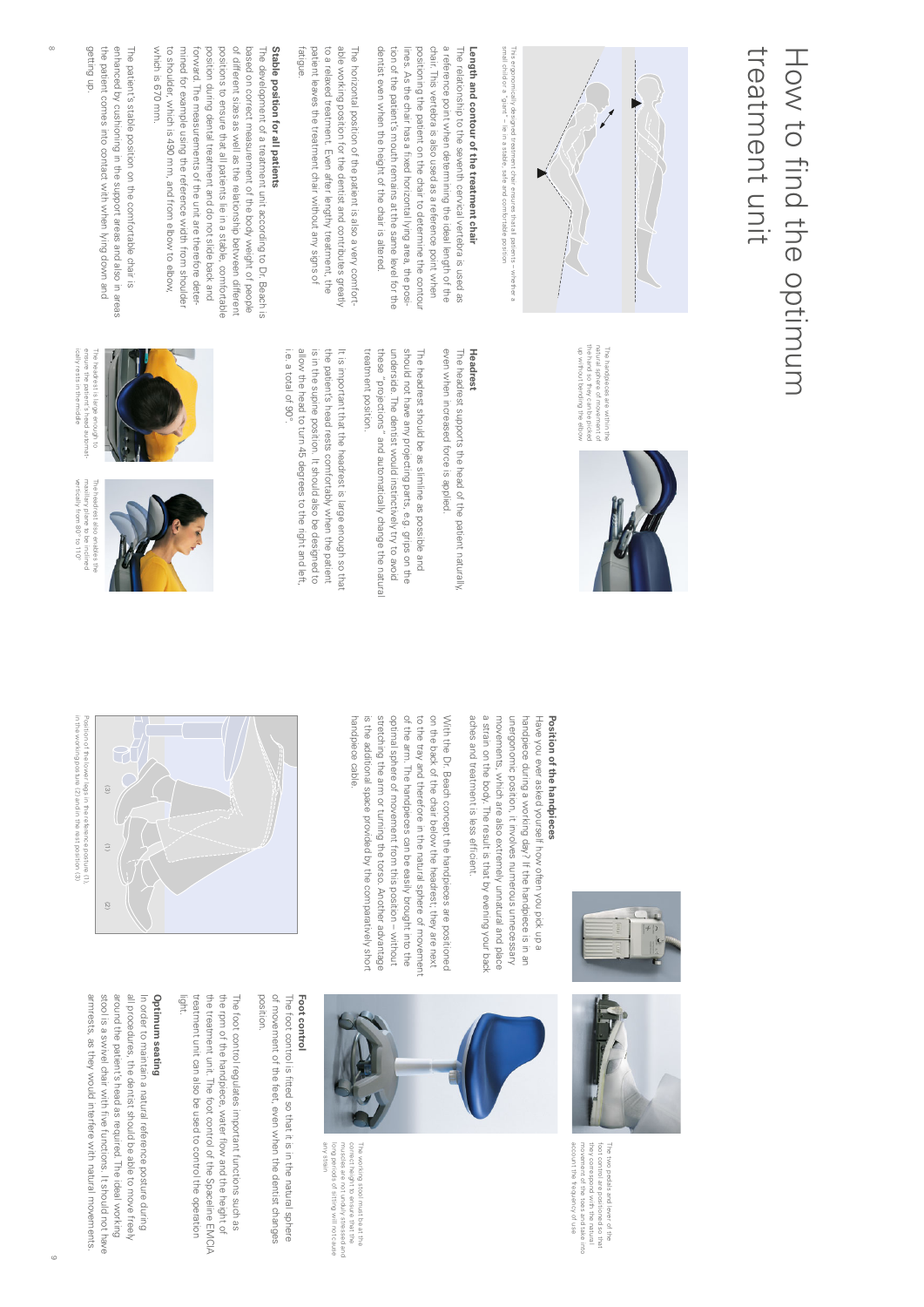# treatment area Tips for an optimally designed Tips for an optimally designed treatment area



Ergonomics and design are perfectly combined in this practice. Optimised procedures<br>treatment unit ensure a relaxed environment treatment unit ensure a relaxed environment Ergonomics and design are perfectly combined in this practice. Optimised procedures and increased free space with the Spaceline EMCIA Spaceline EMCI/

#### Ideal practice layout **Ideal practice layout**

optimum working conditions includes ensuring that personnel in the treatment area have i.e. focus should be on the patient, assistant and dentist. This Planning or redesigning a practice should be human centred optimum working conditions. includes ensuring that personnel in the treatment area have i.e. focus should be on the patient, assistant and dentist. This Planning or redesigning a practice should be human centred,

this aim creates a human-centred practice. natural posture during treatment. Successfully achieving another as well as to ensure that the dentist maintains a assistant so that they can work without obstructing one at hand and provide adequate free space for the dentist and The aim of professional planning is to have everything close this aim creates a human-centred practice. another as well as to ensure that the dentist maintains a assistant so that they can work without obstructing one at hand and provide adequate free space for the dentist and The aim of professional planning is to have everything close natural posture during treatment. Successfully achieving



patient, greatly contributes to a relaxed atmosphere



smoothly and efficiently In an ergonomically designed<br>practice movements are made smoothly and effi practice movements are made In an ergonomically designed

movements. these tasks in the same room using a minimum of natural ing instruments. Ideally it should be possible to carry out assisting treatment as well as washing, sterilising and storent, repeated movements - including preparing instruments movements. these tasks in the same room using a minimum of natural assisting treatment as well as washing, sterilising and storent, repeated movements – including preparing instruments, The daily routine of the assistant also involves many differ-The daily routine of the assistant also involves many differ-Actions and movements of the dentist and assistant **Actions and movements of the dentist and assistant** struments. Ideally it should be possible to carry out

the more efficient and high-quality the treatment will be. and the less interference there is to their natural movements The closer at hand everything is to the dentist and assistant the more effi and the less interference there is to their natural movements, The closer at hand everything is to the dentist and assis cient and high-quality the treatment will be.

## Actions and movements of the patient **Actions and movements of the patient**

of cables hanging in front of the patient's face tioned on the back of the chair to avoid the problem room. This is why, for example, the handpieces are posior when getting off the chair and leaving the treatment When planning a treatment room, it is also important to of cables hanging in front of the patient's face. tioned on the back of the chair to avoid the problem room. This is why, for example, the handpieces are posior when getting off the chair and leaving the treatment The patient should also not feel restricted during treatment The patient should also not feel restricted during treatment ensure that it is easy for the patient to get onto the chair When planning a treatment room, it is also important to sure that it is easy for the patient to get onto the chair.

### the dentist, assistant and patient Coordination of the actions and movements of **Coordination of the actions and movements of**

by appropriate planning. entering or leaving the treatment room should also be avoided each other's way. Mobile trays that could hinder the patient automatically eliminating the possibility of people getting in chronological aspects of the individual actions of all involved, Professional planning takes into account the spatial as well as **the dentist, assistant and patient** by appropriate planning. entering or leaving the treatment room should also be avoided each other's way. Mobile trays that could hinder the patient automatically eliminating the possibility of people getting in chronological aspects of the individual actions of all in Professional planning takes into account the spatial as well as

employees and patients. more and more dentists to adopt the Dr. Beach treatment efficient treatment posture, a healthy back as well as satisfied concept in future. They will be rewarded with a relaxed, Ihe abovementioned advantages will certainly encourage employees and patients. concept in future. They will be rewarded with a relaxed, more and more dentists to adopt the Dr. Beach treatment The abovementioned advantages will certainly encourage fi cient treatment posture, a healthy back as well as satisfi ed

It only takes a few hours to learn how to modify treatment to back pain a lot sooner! not adopt the concept earlier. They could have been free of the Dr. Beach concept. Many practitioners regret that they did back pain a lot sooner! not adopt the concept earlier. They could have been free of the Dr. Beach concept. Many practitioners regret that they did It only takes a few hours to learn how to modify treatment to

treatment unit. Just contact us! We would be happy to answer any questions about the treatment unit. Just contact us! "12-hour treatment" concept or about our Spaceline EMCIA "12-hour treatment" concept or about our Spaceline EMCIA We would be happy to answer any questions about the

### **More well-being in just 1 ½ days**

and your workflow. a positive effect on your neck, your performance capability used to working in an upright position - a position which has to prevent typical complaints easily and effectively. After under the guidance of renowned dentists you will learn how In small groups with a maximum of four participants and Dr. Daryl Beach. Practice-oriented, personal and efficient learning the ergonomic treatment concept developed by Our various regional courses offer you the possibility of and your workfl a positive effect on your neck, your performance capability used to working in an upright position – a position which has just 1 ½to prevent typical complaints easily and effectively. After under the guidance of renowned dentists you will learn how In small groups with a maximum of four participants and Dr. Daryl Beach. Practice-oriented, personal and effi learning the ergonomic treatment concept developed by Our various regional courses offer you the possibility of days, you will be surprised how quickly you have got

dealer. www.morita.com/europe or by simply asking your local Details of course dates can be found at our website under www.morita.com/europe or by simply asking your local Details of course dates can be found at our website under



Professional planning ensures free space for all involved in the treatment Professional planning ensures free space for all involved in the treatment